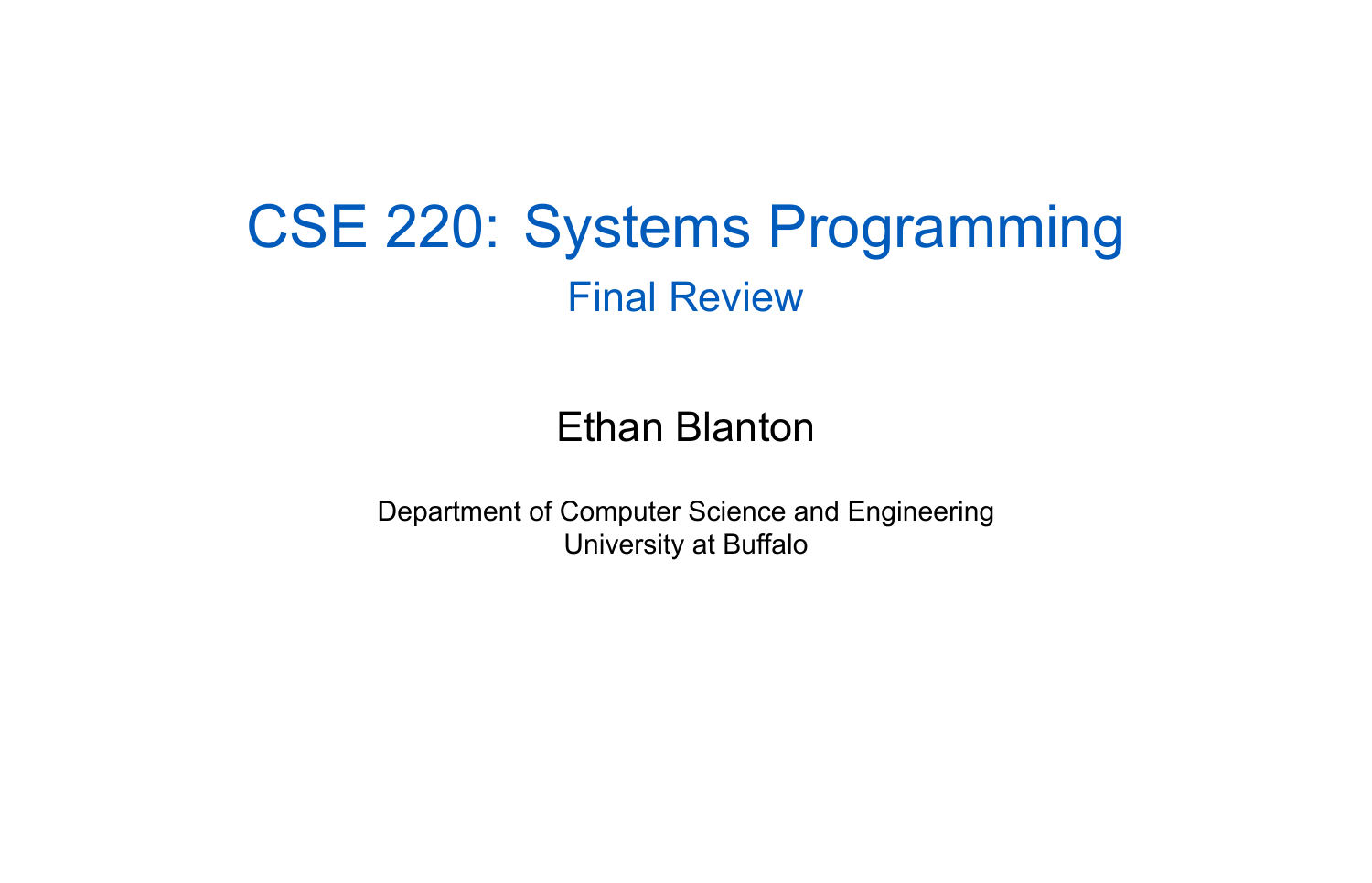## The Compiler and Toolchain

- The "C compiler" is actually a chain of tools
	- We invoke the compiler driver
	- The preprocessor transforms the source code
	- The compiler turns C into assembly language
	- The assembler turns assembly language into machine code in object files
	- The linker links object files into an executable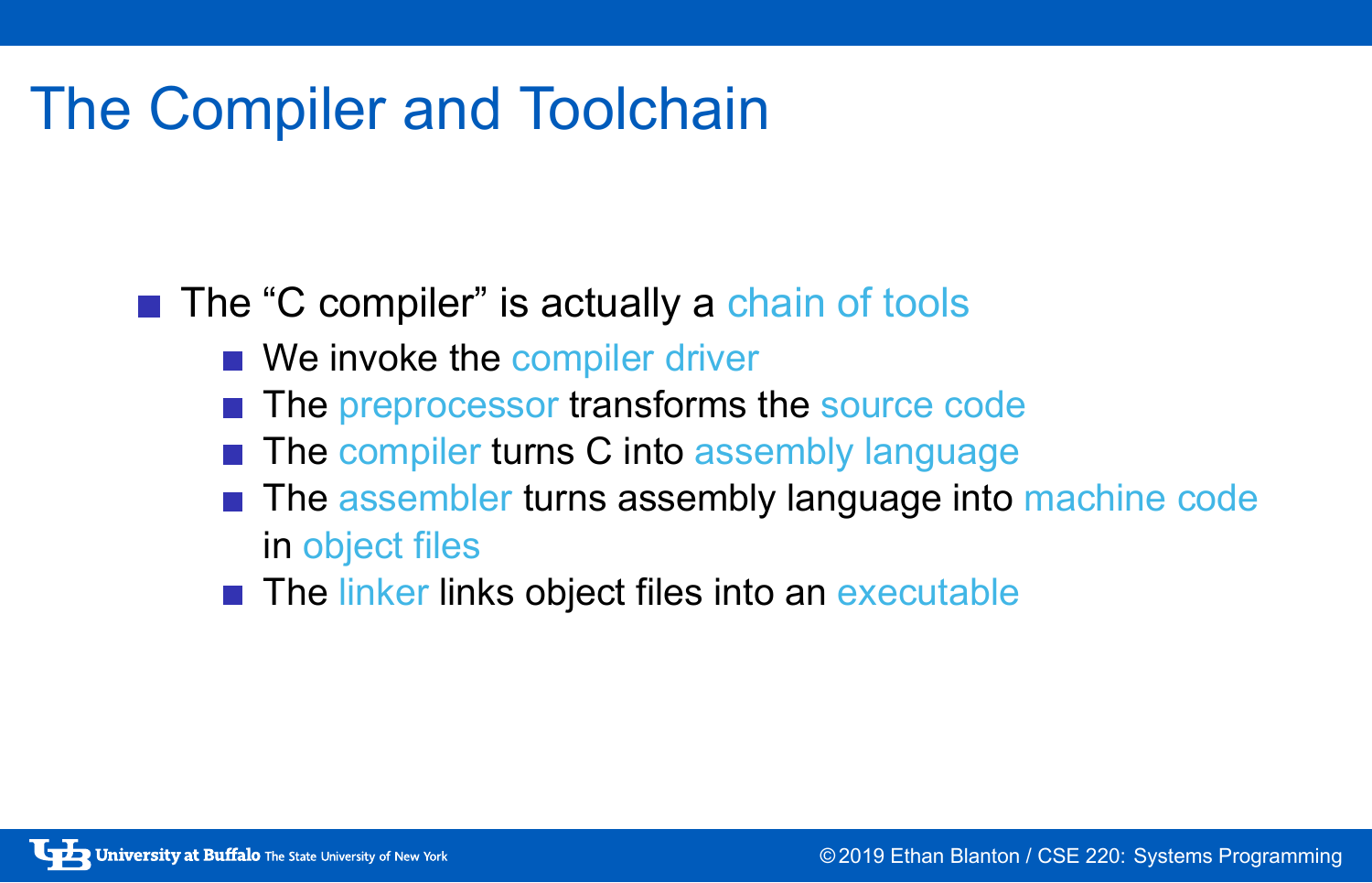## Compiler Optimization

- **Optimizing compilers must be correct first, then efficient**
- **Write compiler-friendly code** 
	- Avoid optimization-blockers like function calls and references to non-local memory
- Compiler optimization is based on static information
- **Tune innermost loops first**
- Common code optimizations:
	- Code motion
	- Reduction in strength
	- Reuse of subexpressions
	- Loop unrolling for superscalar processors
- Superscalar processors can work on more than one instruction per clock cycle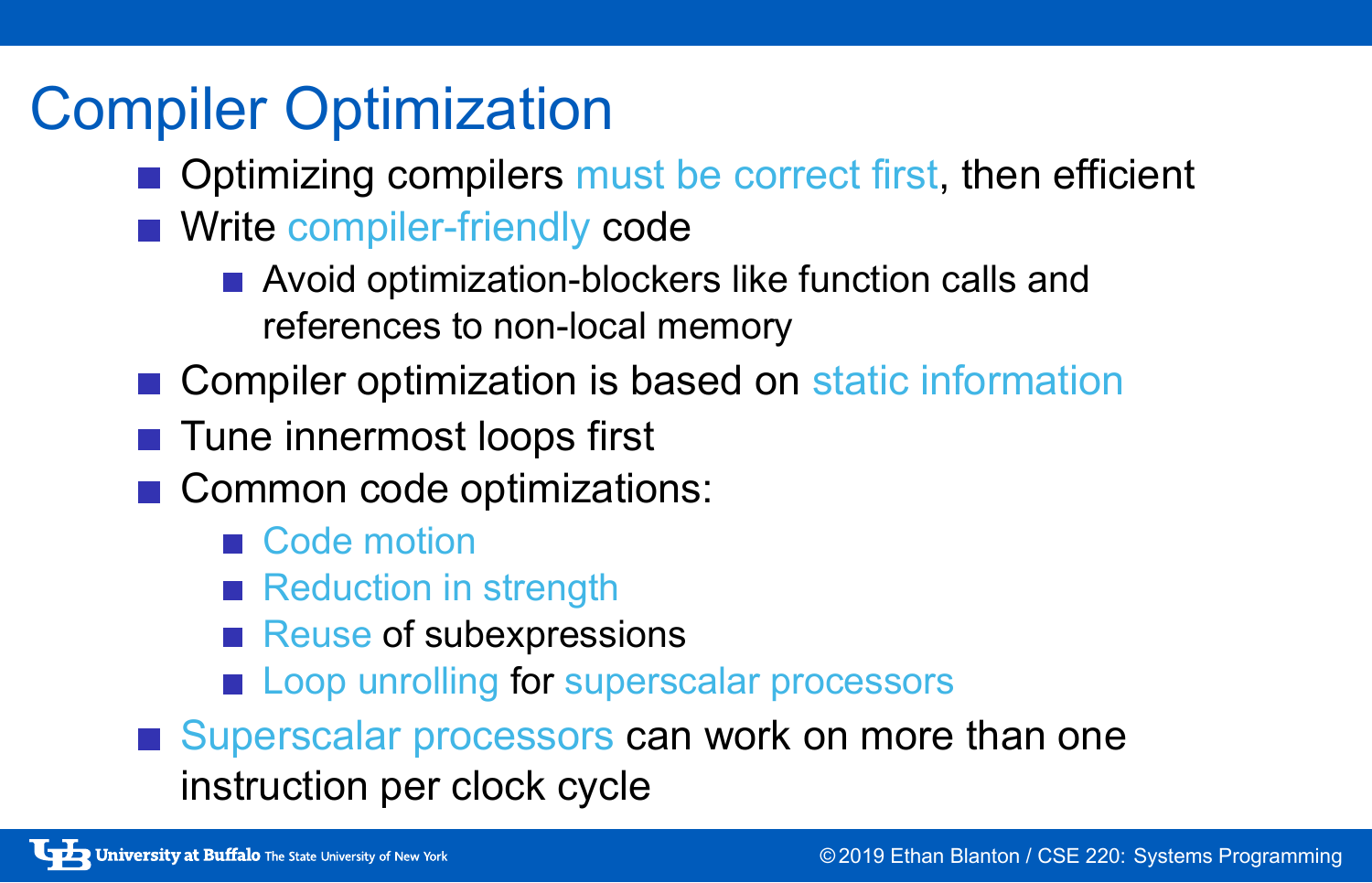## Dynamic Memory Allocation (1)

- Dynamic memory allocators provide memory management tools to the programmer at run time
- $\blacksquare$  This memory is the heap
- $\blacksquare$  Heap allocators optimize for performance:
	- **Throughput**
	- **Overhead**
- Overhead comes in the form of internal and external fragmentation
- Placement policies can trade off throughput for overhead
- Explicit free lists provide higher throughput by using data structures to track available heap blocks
	- **Particularly when the heap is very large or almost full**
- **More complex data structures (segregated or sorted free** lists, *e.g.*) can make certain operations faster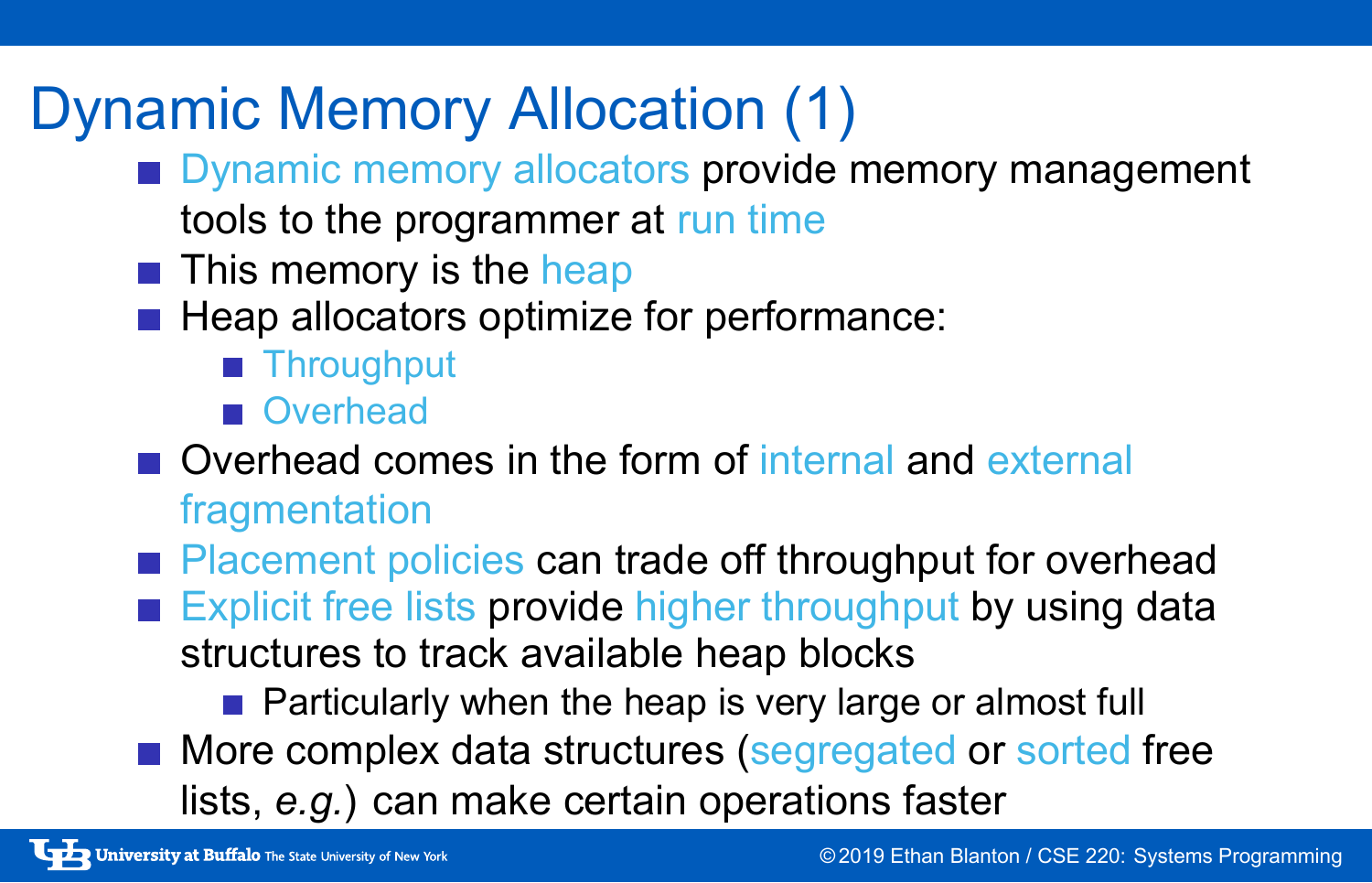## **Caching**

- The speed gap between CPU, memory and mass storage continues to widen
- Well-written programs exhibit a property called locality
- $\blacksquare$  Memory hierarchies based on caching close the gap by exploiting locality
- Each level of the hierarchy is much smaller and much more expensive per byte than the one below it
- Cache misses occur when cache is too small, locality is violated, or implementation has limitations
- **Flash memory progress outpacing all other memory and** storage technologies (DRAM, SRAM, magnetic disk)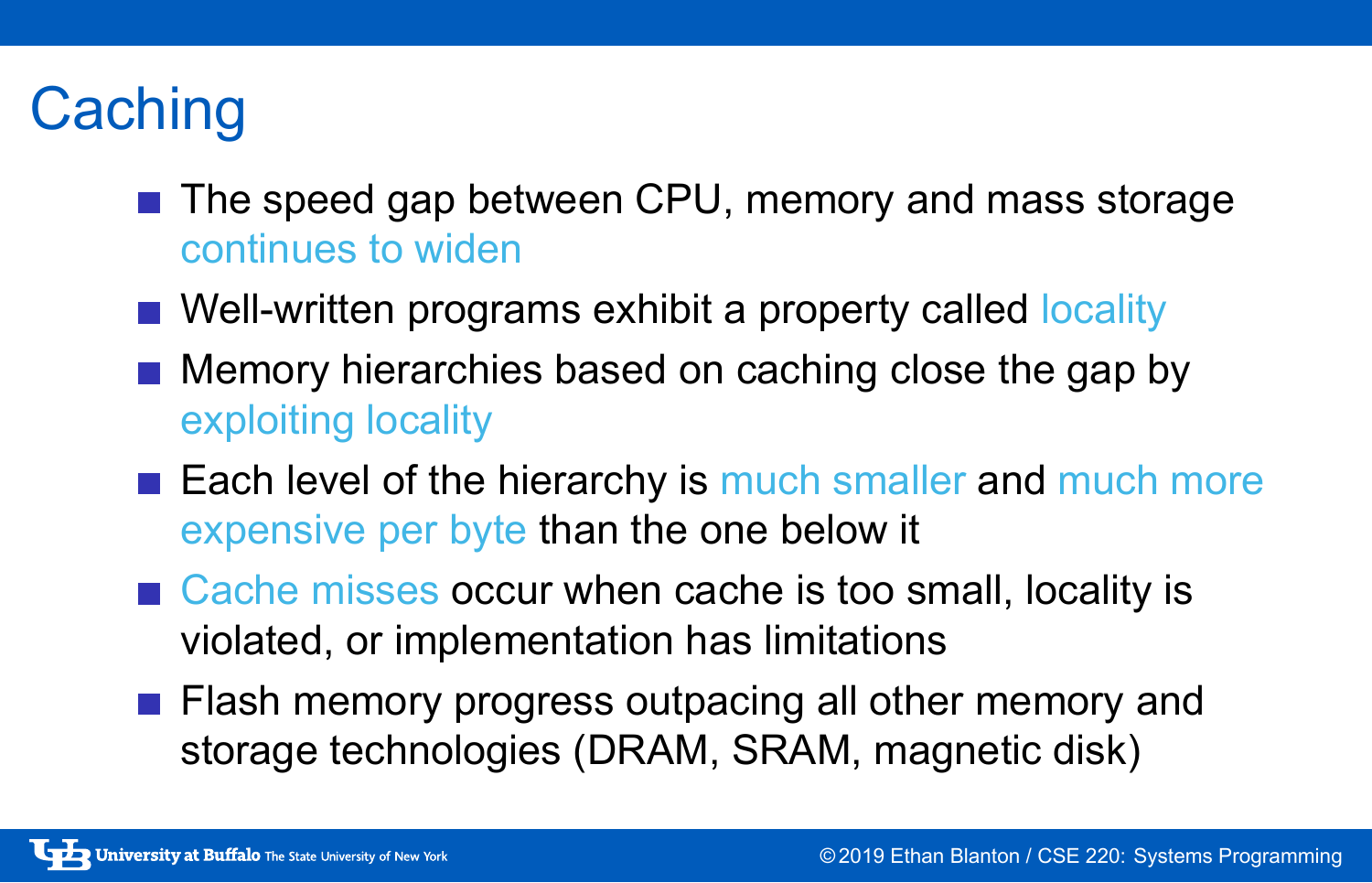### Virtual Memory

#### **Virtual memory:**

- uses a memory management unit
- allows the CPU to operate in a virtual address space that may be different from the physical address space
- $\blacksquare$  the MMU translates virtual addresses to physical addresses
- Paging is a common model for virtual memory.
- **Paged systems break both address spaces into pages.**
- **Pages can be mapped individually between virtual and** physical addresses.
- Page tables allow the MMU to translate addresses.
- **Page faults bring mapped but unallocated pages into** memory.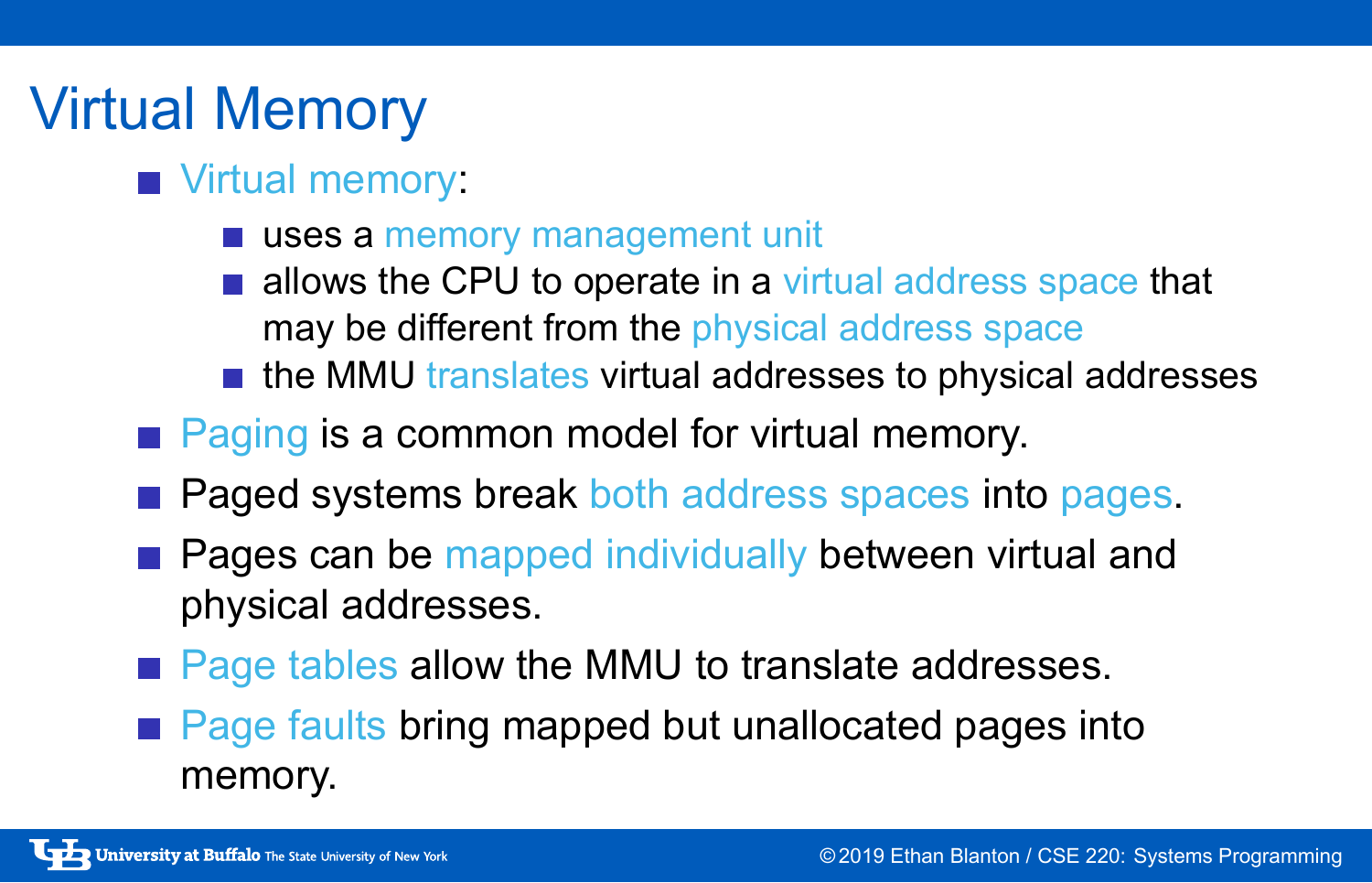# Processes, Threads, and Concurrency

- Logical control flows are execution steps through programs.
- Concurrency is multiple logical control flows at one time.
- **Multiprocessing versus Multitasking**
- **Processes versus Threads**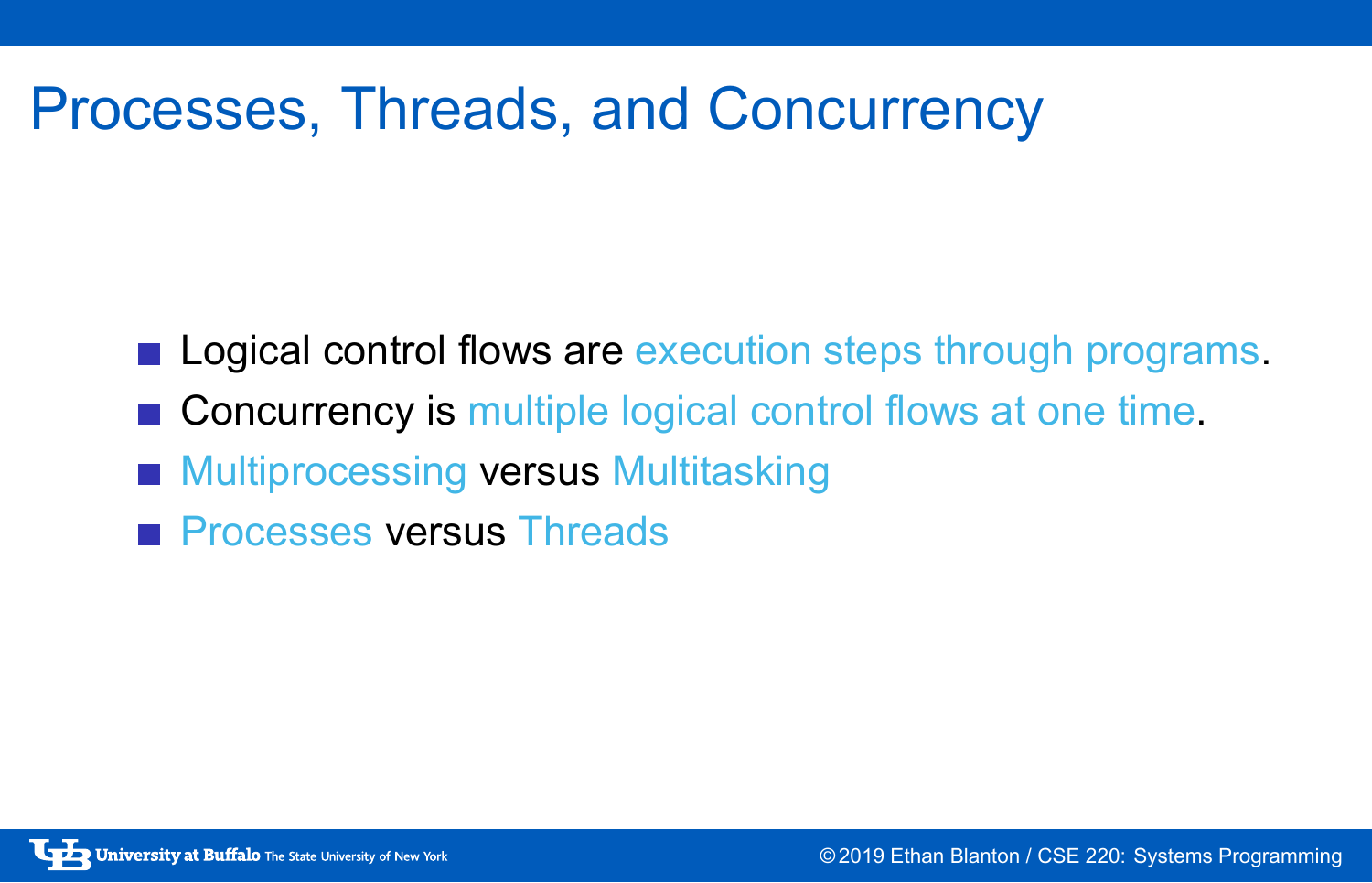## Races and Synchronization

- A race is a situation where program correctness depends on the order of operations in concurrent flows.
- Data races are races involving modification of data.
- Synchronization is the deliberate ordering of events in a program.
- A critical section is a region of code that must be accessed by at most one concurrent flow at a time.
- **Progress graphs visualize concurrent flows.**
- Synchronization primitives:
	- **Atomic operations**
	- **Mutexes**
	- **Semaphores**
	- Condition variables
- Deadlock is a program error caused by synchronization.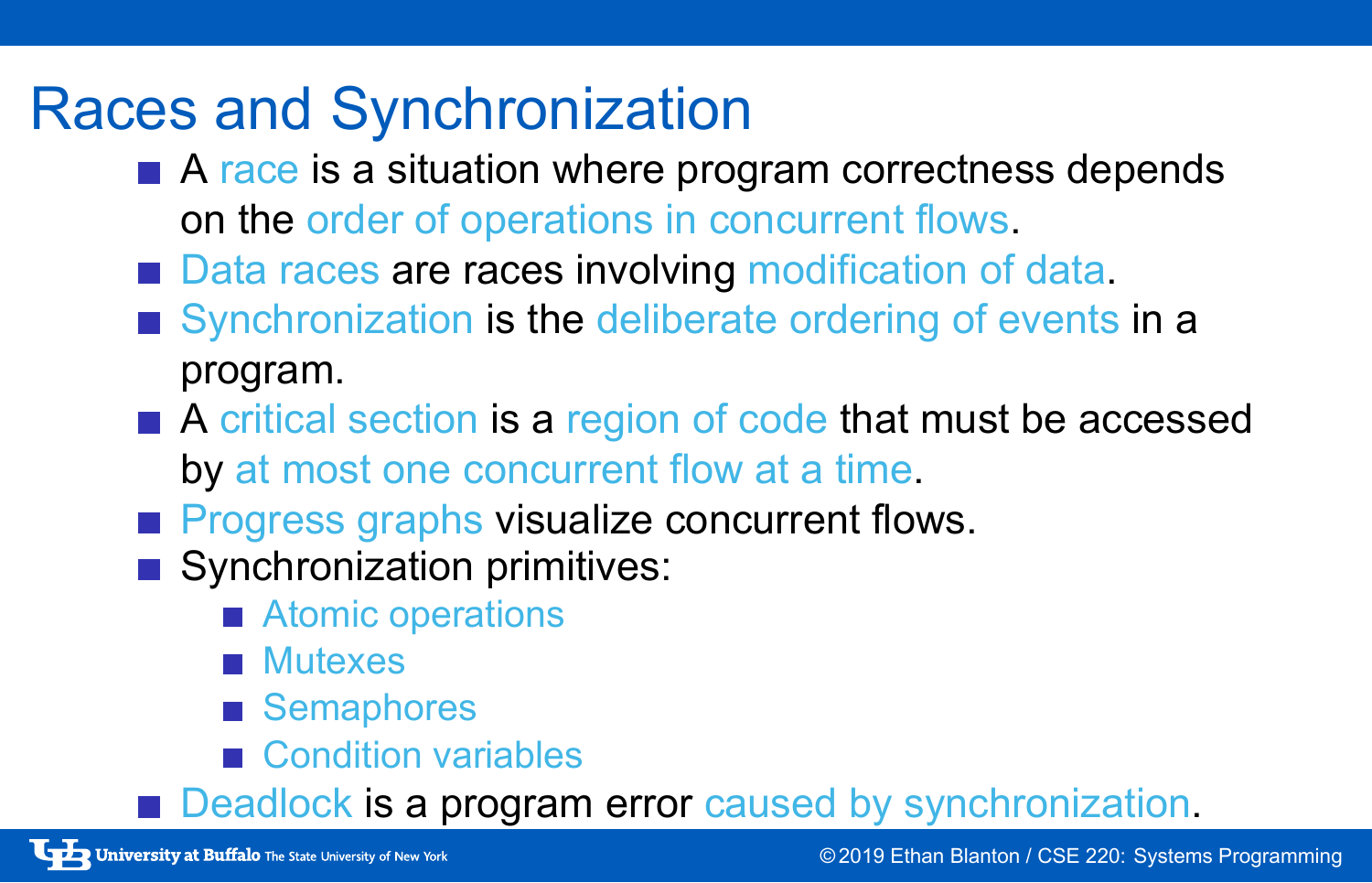# POSIX Threads and Synchronization

- The POSIX threads (pthreads) API provides a thread abstraction on Unix
- **POSIX provides many synchronization primitives:** 
	- **Mutexes**
	- Semaphores
	- Condition variables
	- **Thread joining**
- CS:APP covers semaphores in detail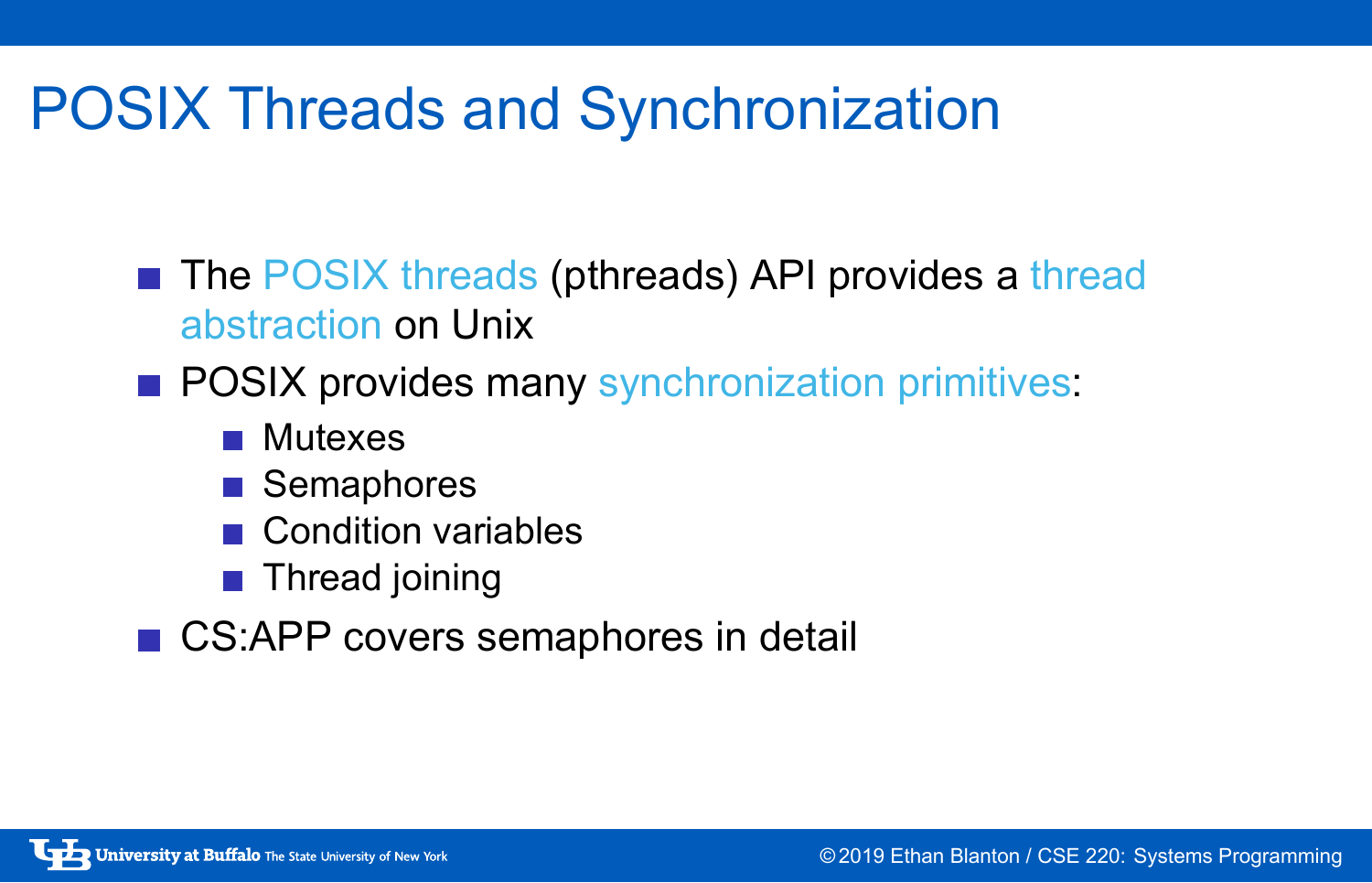## System I/O

- **POSIX files are a sequence of bytes**
- Devices on POSIX systems are represented as special files
- Unix I/O exposes files and devices via a simple interface:
	- open(), close
	- $\blacksquare$  read(), write()
	- **l** lseek()
- **Unix I/O is very fast, but rather primitive** 
	- Small reads are just as expensive as large reads ■ No concept of records/lines/*etc.*
- **Open files are represented by file descriptors which** represent file table entries in the kernel
- Standard I/O provides buffered access to Unix I/O
- **POSIX makes no distinction between file types, but** standard I/O provides certain facilities for text files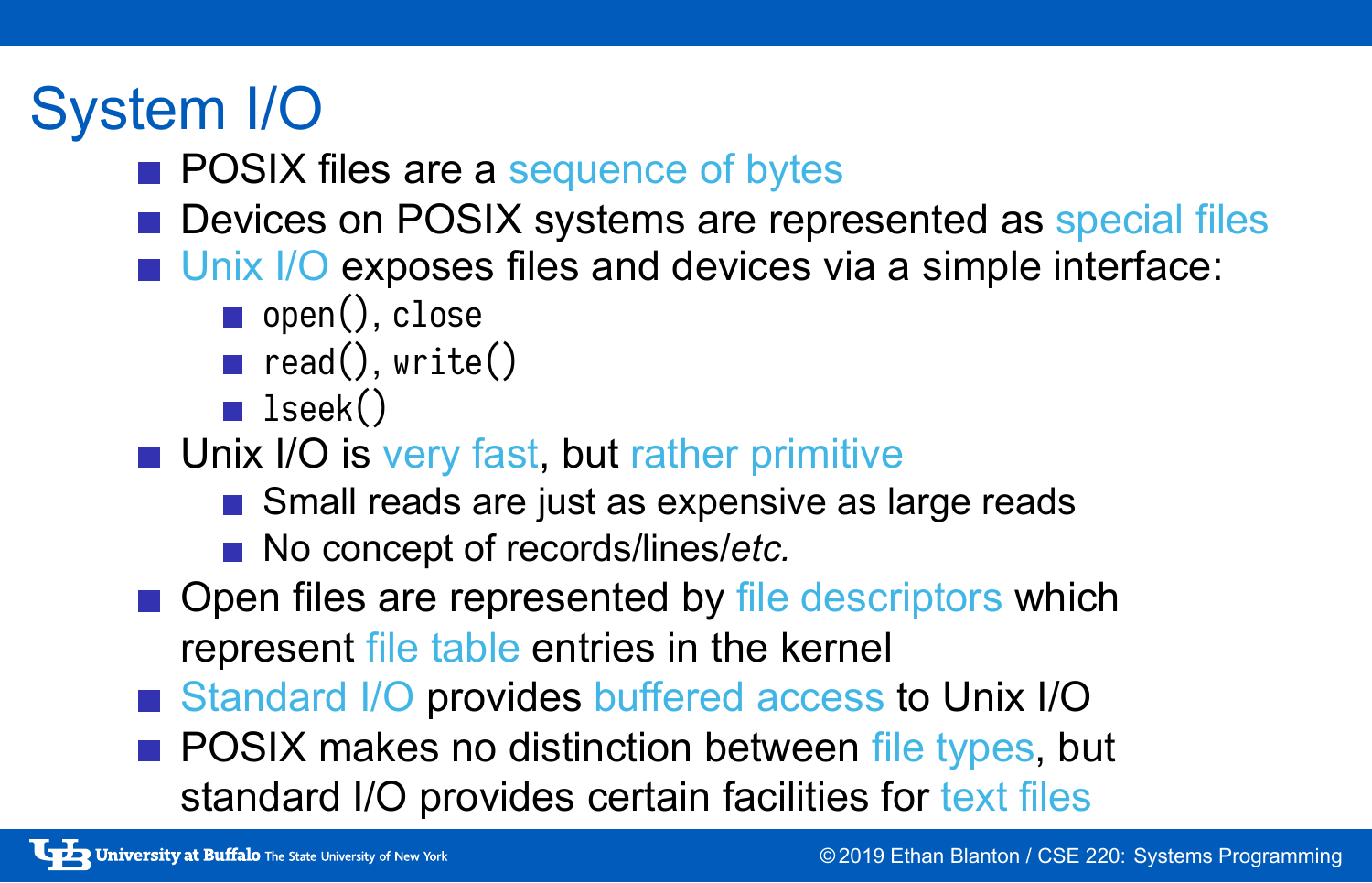## **Exceptions**

- Exceptions are a transfer of control to the OS kernel in response to some event
- Interrupts, or asynchronous exceptions, come from external to the processor
- Synchronous exceptions are caused by processor operations
- System calls are traps (a form of synchronous exception) into the kernel
- Page faults are faults that cause the kernel to either fix up a memory access or notify the process of error
- Signals are pure software exceptions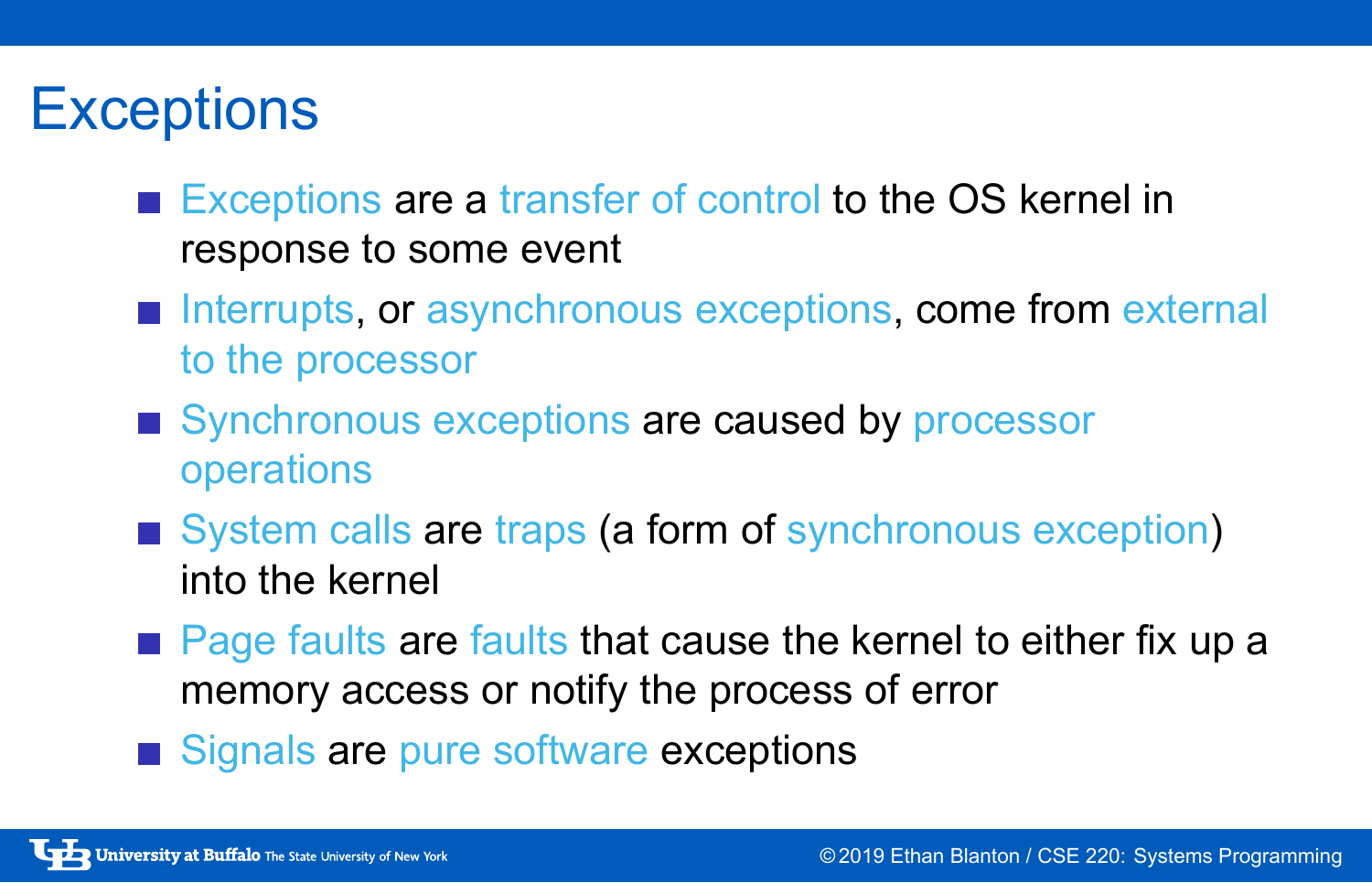## Final Exam

The final exam is Wednesday, December 11 at 3:30 PM

Locations:

- Section A: Davis 101
- Section B: Knox 109

Bring your student ID and a writing implement

Closed book, closed notes, closed neighbor

Expect a format similar to the midterm, but longer